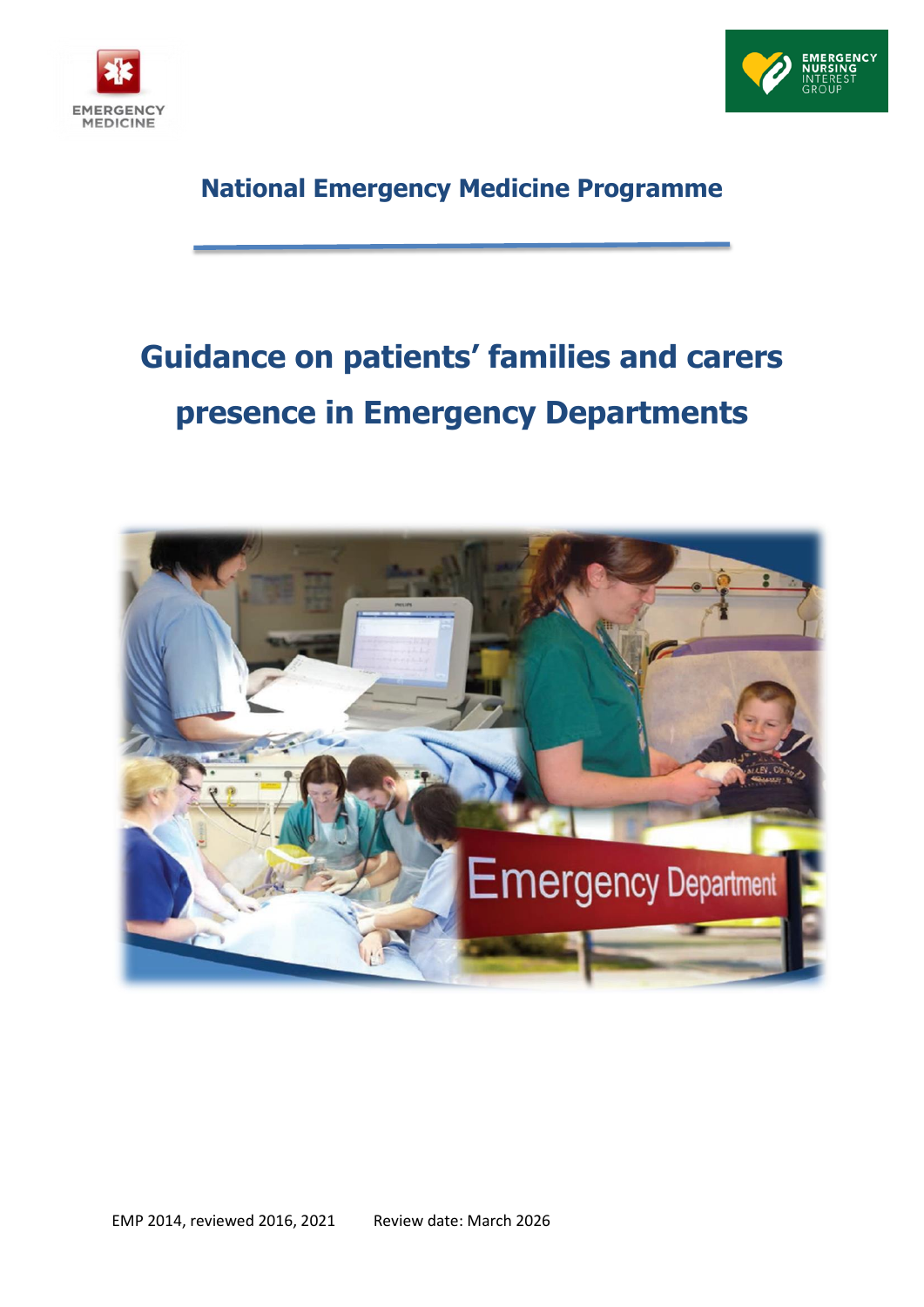# Add LOGOS **Clinical Guidance**

# **Guidance on patients' families and carers presence in Emergency Departments**

The aim of the Emergency Medicine Programme (EMP) is improve safety, quality, access and value in the patient care delivered in the emergency care environment. The EMP also seeks to ensure that all patients receive the same standard of care in Emergency Departments (EDs) and Injury Units (IUs) regardless of when and where in the country they present for treatment. This guidance document aims to provide a fair and standardised approach to policy with regard to families, carers and friends visiting patients while they are being treated in EDs and IUs.

#### **Purpose**

The purpose of this guidance is to assist staff, patients, their families, carers and visitors to enhance their experiences of ED care through providing clear guidance on visiting. The guidance provided for EDs in this document applies equally to IUs.

#### **Background**

Currently across the country, policies on the numbers of visitors and the times they may visit a patient in the ED varies from one hospital to the next. This can cause confusion and inconvenience for patients and the ED staff who care for them. This issue was raised by patient representatives through the HSE Patient Advocacy Unit and the EMP Emergency Nursing Interest Group (ENIG) undertook to define clear and comprehensive guidance on patient visiting in response to the patient representatives' concerns.

#### **Objectives**

The objectives of this guidance are to:

- Acknowledge and increase awareness of the potential benefits for both ED/IU patients and staff, of patients' families and friends contributing to patient care in the ED/IU;
- Ensure the safety, privacy and dignity of patients while they are in the ED/IU;
- Recognise the individual needs of each patient;
- Support ED/IU staff in delivering timely, efficient and quality care to ED/IU patients;
- Provide clear and appropriate guidance to patients and their families and friends on visiting in the ED/IU;
- Outline the on-going staff training and development needs required to provide optimal patient, family and visitor experiences of ED/IU care.

#### **The Benefits of Patients' Families, Carers and Friends involvement in ED/IU patient care**

This guidance recognises the important contributions that patients' families and friends can make to patient care. Patients, their families and other partners in care are respected as essential members of the healthcare team, helping to ensure quality and safety.<sup>1</sup> The benefit of patients' families and friends' involvement is well described in the context of acute and chronic illness presentations.<sup>2</sup> The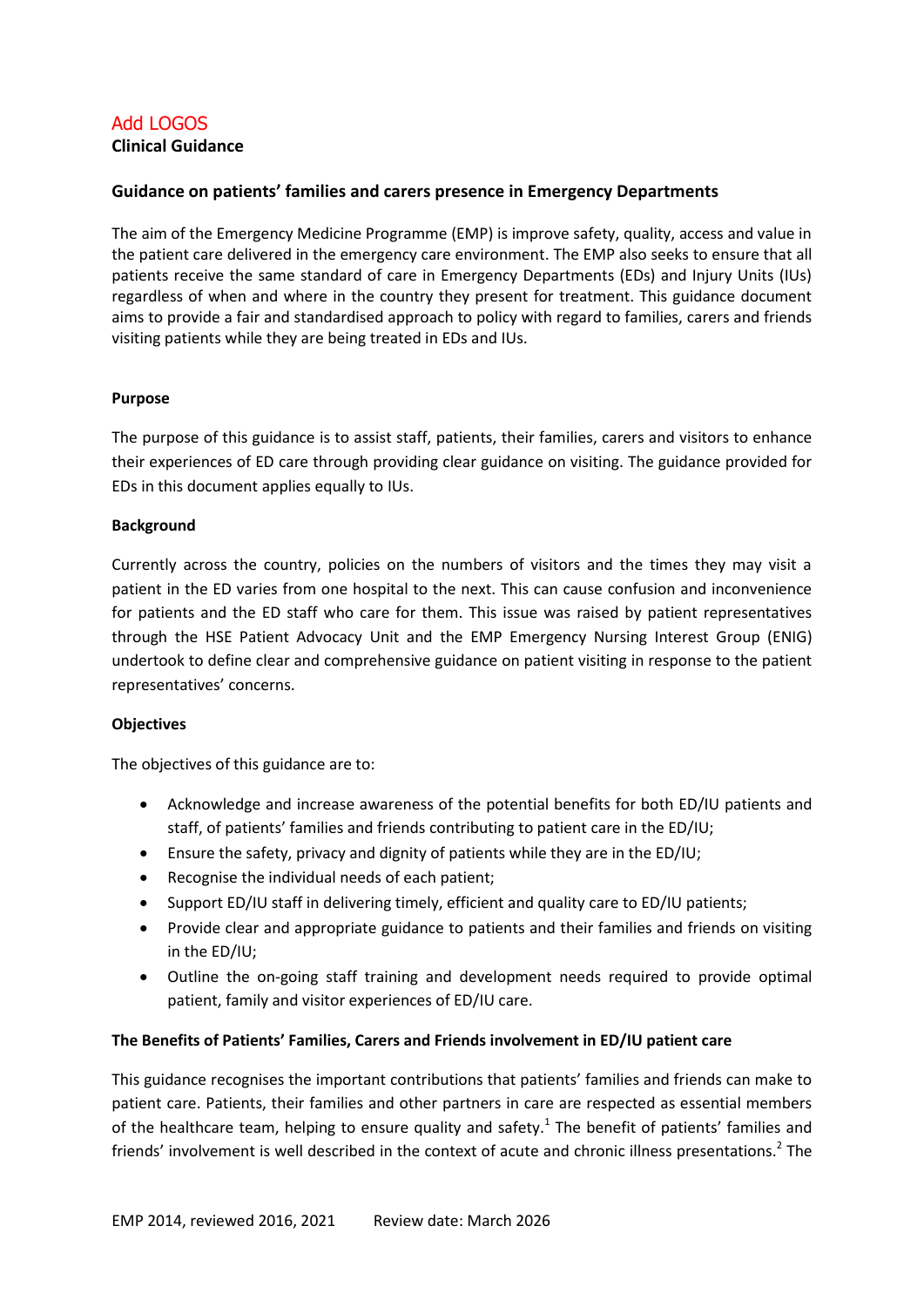importance of Family-Centred patient care for Paediatric Emergency Medicine in particular is outlined in the EMP Report 2012<sup>3</sup>.

# **Key Considerations for ED/IU Visiting**

- The safety, privacy and confidentiality of patients' and the safety of staff are of prime importance.
- All ED/IU staff should encourage families and friends to be involved and supportive of the patient according to the patient's preference.
- ED/IU crowding may require fewer visitors than is ideal to be allowed in the ED/IU for safety reasons.
- In cases where the patient has intellectual or physical disability or where patient is confused or distressed it is advisable to allow a visitor remain with them.

# **Training and Professional Development**

It is essential that all staff are familiar with application of visiting policy and that on-going refresher training is available for the multidisciplinary team. Patient and family feedback on visiting should be sought as part of the ED/IU's approach to quality improvement. The policy should be reviewed and amended as required. A record of any training undertaken should be kept at local level.

#### **Template Information Sheet for Patients, Families and Carers**

An example of the information that may be provided in the ED/IU is outlined in Appendix 1. This information may be provided in written format and communicated through other media e.g. waiting room video displays. The need for translation of this information should be considered, as should how this information can be shared with patients who have literacy or communication difficulties.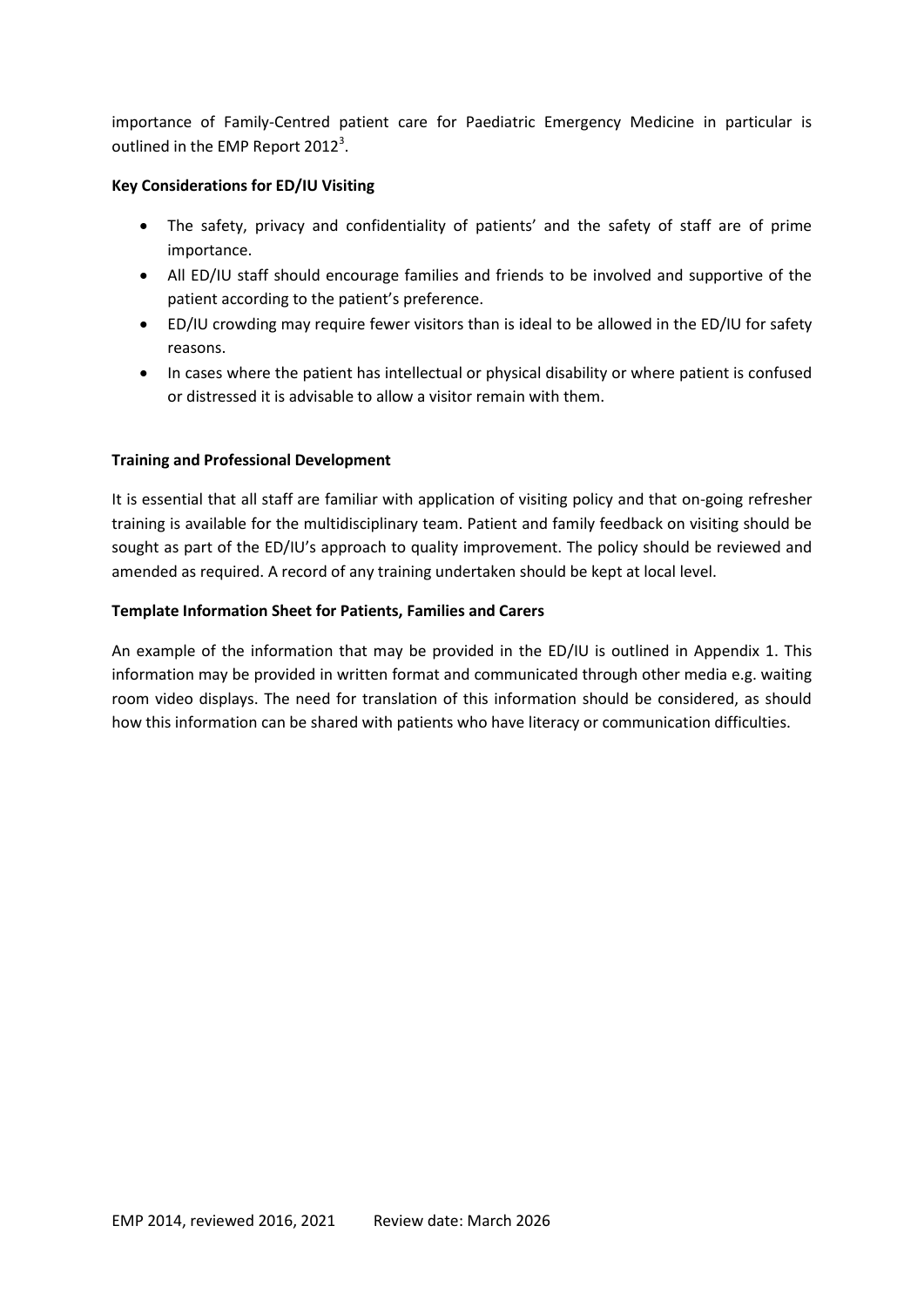# **Appendix 1: Patient Family and Friend Visiting Guidance**

# **Introduction**

The Emergency Department (ED) / Injury Unit (IU) team appreciate and recognises your need to be with your family member or friend when they present to the ED/IU. The number of patients we treat and the design of the building can make it difficult to accommodate all of a patient's family and friends who may wish to visit a patient while they are here. Our team works to provide safe, timely and efficient care while maintaining our patients' dignity and privacy. We need your assistance to help us in this and to ensure the best level of care for all patients while you are here.

In order to implement the above objectives we ask that you assist the ED/IU staff by following the guidance given below.

# **When a patient arrives in the ED/IU**

- You can expect ED/IU staff to understand and respond to your wish to visit your family member or friend while they are in the ED/IU.
- A patient has a right to allow or refuse to have visitors in the ED/IU.
- Allow the ED/IU staff approximately 20 minutes on the patient's arrival to undertake an assessment and make them comfortable. However, if you feel you can improve the patients care by being present e.g. where the patient is confused, vulnerable or distressed, please discuss this with the Nurse-in-Charge and we will accommodate you.

### **When Young People are Patients**

If the patient is a young person or child (under 18 years), both parents or guardians will be invited to remain in the ED/IU.

#### **How You Can Help**

- Family and friends are asked to comply with all hospital policies regarding hand hygiene.
- The ED/IU staff recognise, that each patient has individual needs and encourages you to speak with them regarding your family member or friend's specific needs.
- The ED/IU staff recognise, that you, as a family member or friend, know the patient better than they do. We welcome and appreciate your input in the delivery of their care. It is vital that you discuss any specific care needs that your family member or friend has. ED staff will at all times aim to meet these needs and encourage your involvement.
- Do not supply patients with food and drinks without checking with the nurse or doctor caring for the patient. The patient may need to fast for an investigation or procedure.

#### **You may be asked to leave the ED/IU sometimes**

- Occasionally, circumstances may arise when it is inappropriate for any family or friends to be present with a patient during their treatment.
- If an emergency occurs while you are with your family member or friend, you may be asked to go to the waiting room for a period of time. You will be kept informed of the situation by a member of staff and will be able to return as soon as is appropriate.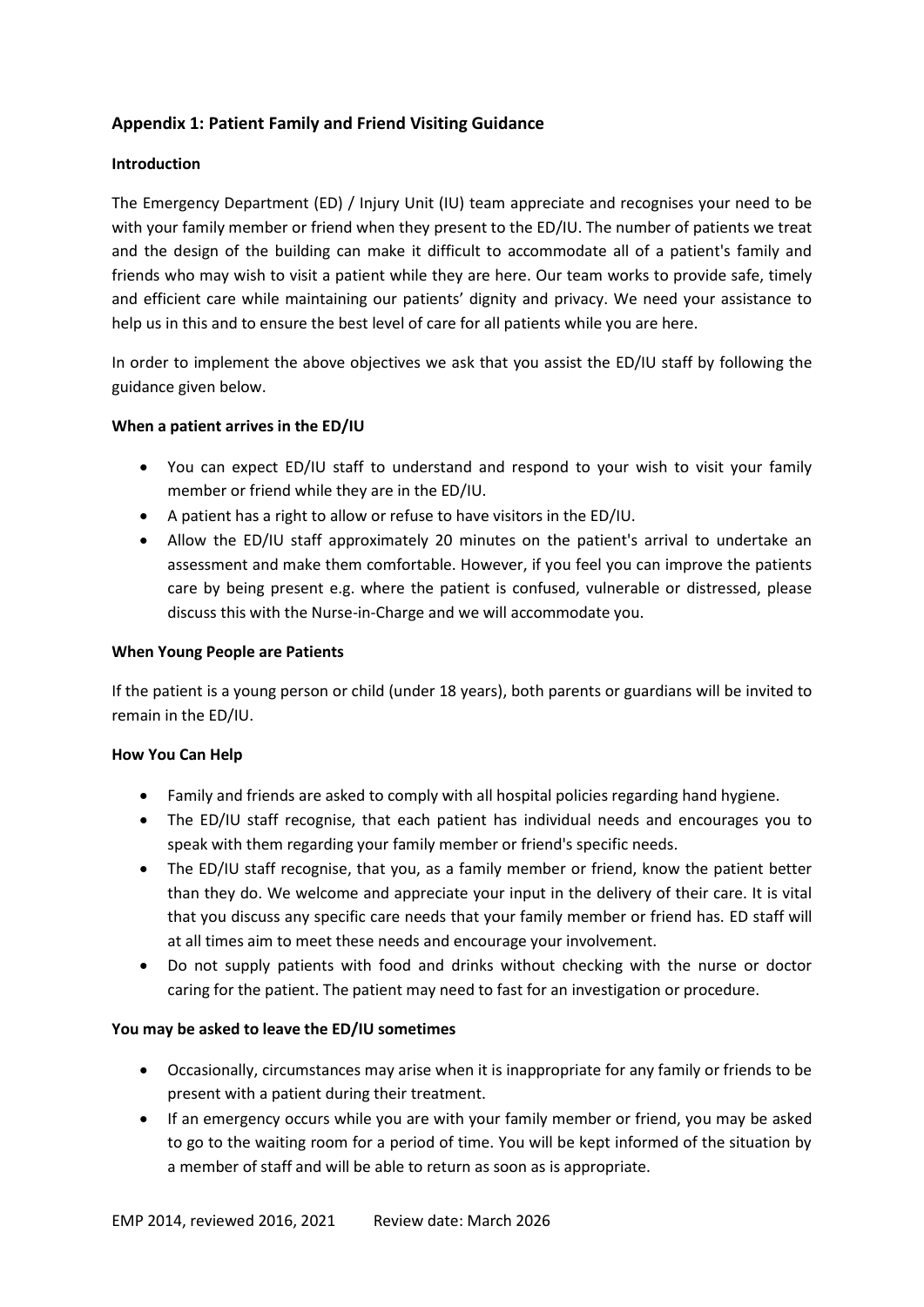- If more than one family member or friend has accompanied a patient to the ED/IU, we will ask that just one person remains at the bedside. This is due to space constraints within the ED/IU and to allow privacy for all patients.
- If a patient does not wish to have family or friends present.
- To protect a patient's privacy and confidentiality
- The presence of family or friends may be restricted for certain periods during the day to allow for personal care or meal times.
- When doctors are examining a patient.
- Please be aware that there may be times when the guidelines need to be adjusted to protect both the patient and their family and friends e.g. **Outbreaks of transmissible diseases**, or when there is crowding in the ED/IU.

# **General Guidance**

- Family and friends are asked to comply with all hospital policies regarding hand hygiene and measures to prevent the spread of suspected infection.
- The use of mobile phones may be restricted in the ED/IU please ask staff.
- Do not leave valuables unattended in the ED/IU.
- Violence or aggression towards staff or patients will not be tolerated.
- Please be aware that the ED/IU is a treatment area and refrain from behaviour that would disturb patients or distract staff. Family and friends are requested to and comply with any requests made by Emergency Department staff.
- Patients, families, nurses and other members of the healthcare team can ask to re-evaluate or modify the presence and participation of visitors. All such decisions will be documented in the patient notes.

#### **Duration of visiting**

The recommended visiting time is 20 minutes. This ensures the delivery of care to the patient is not disrupted. The ED staff recognise, that certain patients may need a family member or friend to be present at all times to assist with their care and communication needs. In these cases the Nurse-in-Charge will aim to ensure your presence at all times

#### **When not to visit**

Family and friends are requested not to visit if they have recent transmissible disease or a close contact of someone who has within the past five days. This is to protect the patients in the ED/IU from infection. We strongly discourage bringing children who are not patients to the ED/IU.

#### **Communication**

- Please check with a member of staff before you leave that the correct contact details have been recorded if you are the patient's next of kin or the person to be contacted should an emergency arise.
- Please check that you have the correct contact number for the ED/IU or hospital in case you need further information. Please note that ED/IU staff are unable to give confidential information over the telephone.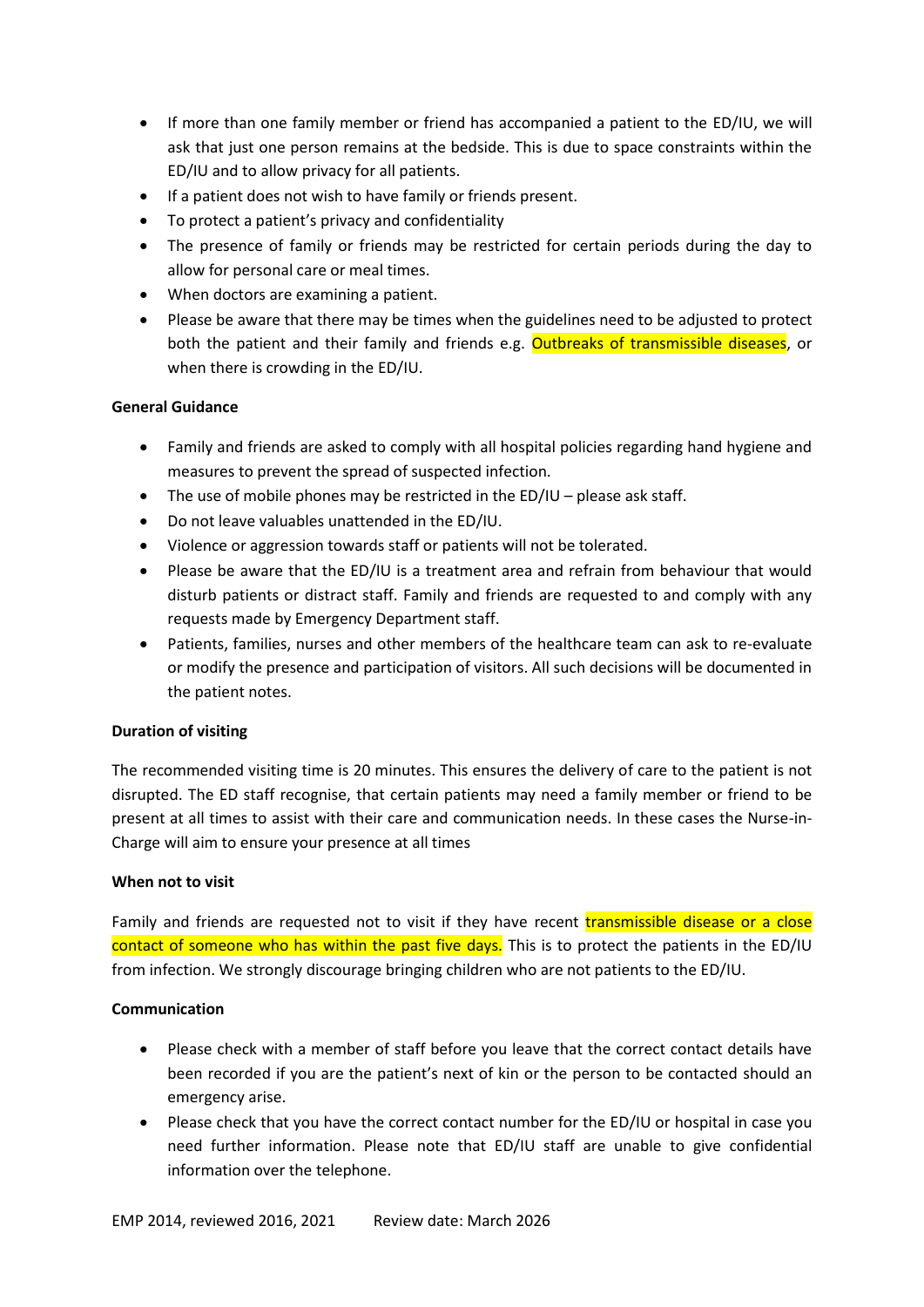Families are encouraged to designate a family spokesperson to facilitate effective communication among extended family members and hospital staff.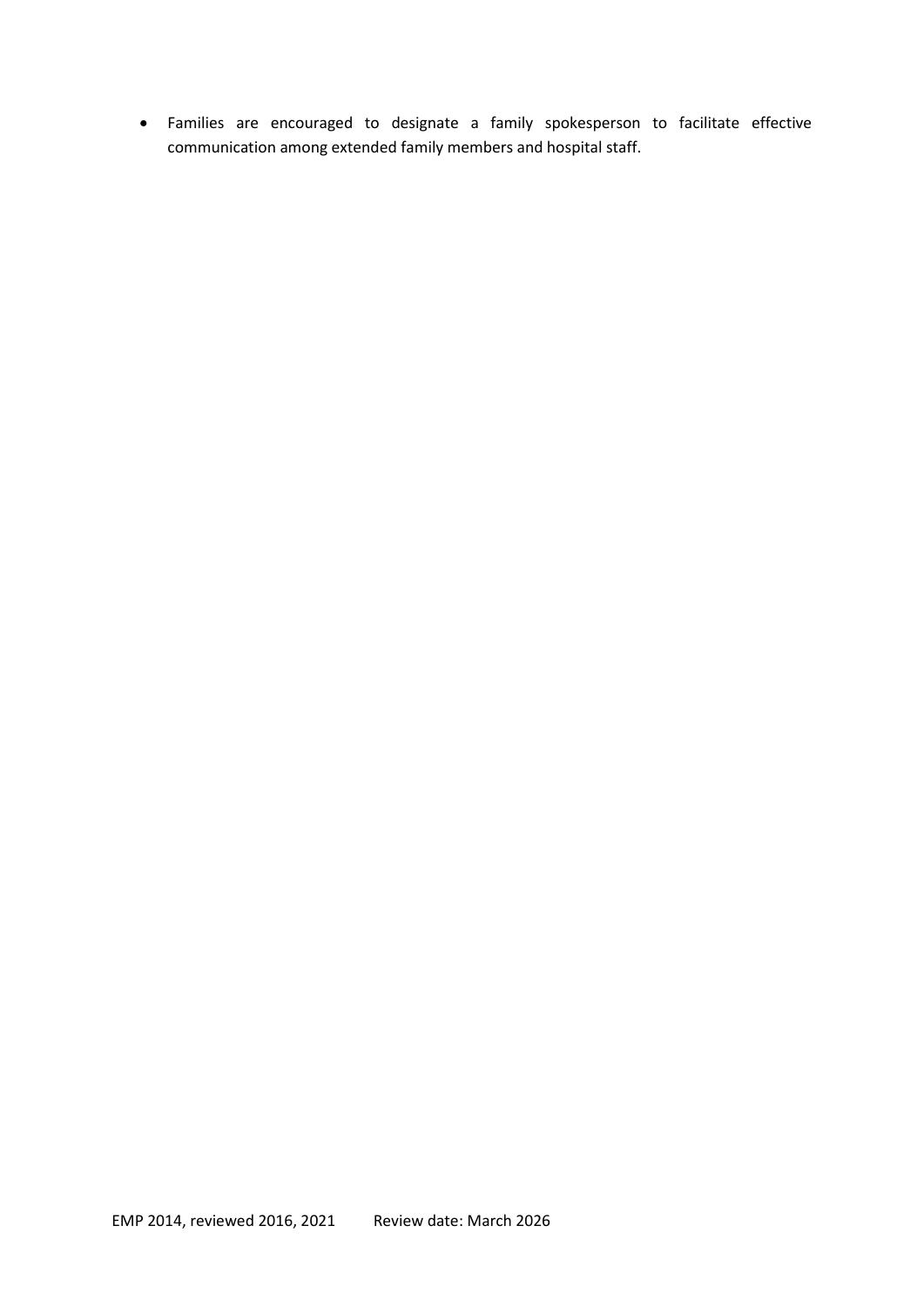# **Appendix 2: References and Resources**

- 1. Bordreaux, E.D., Francis,J.L, & Loyacono,T. (2002) Family presence during invasive procedures and resuscitations in the Emergency Department: A critical review and suggestions for future research. Annals of Emergency Medicine, 40(2), 193-205.
- 2. Brumbaugh, B., & Sodomka, P. (2009, August). Patient and family centred care- The impact on patient safety and satisfaction: A comparison study of intensive care units at an academic medical centre.
- 3. Titler, M.G (1997) Family visitation and partnership in the critical care unit. In M.Chulay & N.C. Molter (Eds), creating a healing environment series.
- 4. O'Donovan,E (2013). Policy on the Management and Control of Visitors to the Emergency Department, Mid Western Regional Hospital, Limerick.
- 5. St. James Hospital, Visiting Policy